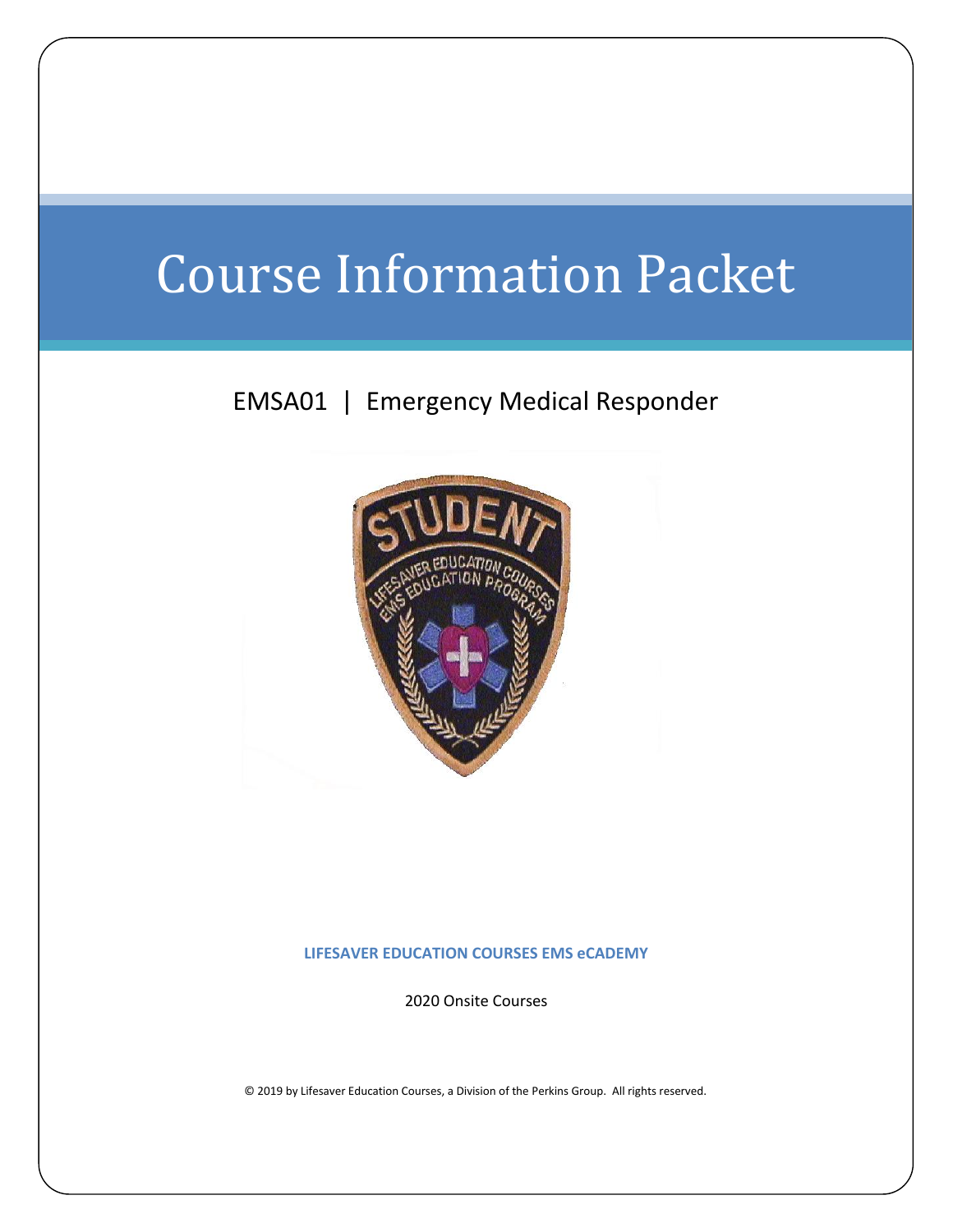## **Course Information Packet**

## EMSA01 | Emergency Medical Responder

### **Introduction**

Thank you for your interest in this online course offered by Lifesaver Education Courses. This Course Information Packet (CIP) contains an overview of the course, costs to participate, and describes the eCADEMY's admission procedure. This is NOT an application, you must apply online at [www.lifesavercourses.com/](http://www.lifesavercourses.com/)apply. Review this complete document carefully before continuing with the application process. If you have any questions after reviewing this document, contact the Admissions Office at 800-311-5844 o[r admissions@lifesavercourses.com.](mailto:admissions@lifesavercourses.com)

## **Course Information**

**Onsite Course with Open Enrollment:** This is an onsite course. You must attend the course in person at the class location. You can enroll for admission beginning on **December 14, 2019.** Enrollment ends at **midnight on January 6, 2020**. Enrollment is open to anyone meeting the course requirements and the Academy's admission policies.

**Curriculum:** This course is taught according to the current National EMS Education Standards (NEMSES) by NHTSA for the Emergency Medical Responder. This course meets or exceeds all Texas Department of State Health Services (TDSHS) requirements. The skills, methods, and procedures taught during this course will comply with the NEMSES. Students are advised that state and local skills, methods, procedures and protocols may differ from the national standard. It will be your responsibility to apprise yourself of state and local skills, methods, procedures, and protocols.

**College Credit:** No college credit is earned for successfully completing this course.

**Clinical Rotations:** No clinical rotations are required to complete this course.

**Completion Timeframe:** The course meets on **Thursdays from 6:00 pm to 10:00 pm beginning on January 9, 2020 and ends approximately April 23, 2020.** This course is composed of self-learning modules and instructor-led segments.

**Passing Score:** The minimum passing score for this course is a cumulative grade of 80.0%.

**Completion:** Upon successful completion of this course, the student will receive an course completion certificate, be eligible to apply to take the National Registry of EMTs (NREMT) certification examination for the EMR and be eligible to apply for Texas state certification.

**NREMT Testing Deadline:** You must take the National Registry certification examination within two years after completing this course.

**Statement of Functional Position Description:** The Texas Department of State Health Services requires that applicants review the following Functional Position Description. Please carefully review the entire section; it outlines the general duties and requirements of the EMR.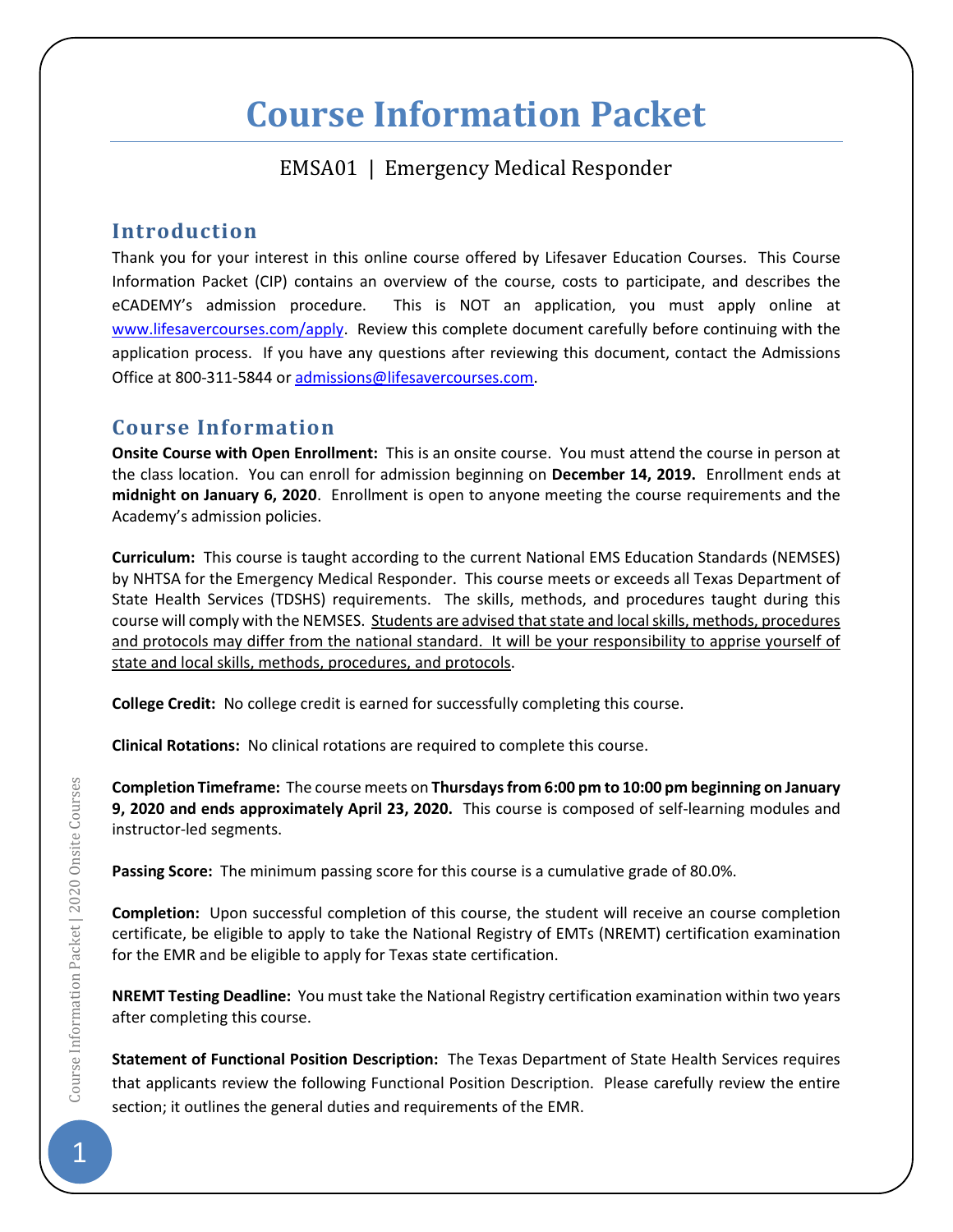#### **Introduction**

The following general position description for the EMT is provided as a guide for advising those interested in understanding the qualifications, competencies, and tasks required for emergency medical services certification. It is the ultimate responsibility of an employer to define specific job descriptions within the EMS entity.

#### **Qualifications**

To qualify for EMS certification or licensure an individual must successfully complete a Texas Department of State Health Services (TDSHS) approved course and achieve competency in each of the psychomotor skills. In addition, the individual must achieve a passing score on the National Registry examination. Must be at least 18 years of age. Possess a high school education or equivalent. Ability to communicate verbally via telephone and radio equipment; ability to lift, carry and balance up to 125 pounds alone or 250 pounds with assistance; ability to interpret written, oral and diagnostic form instructions; ability to see and hear well; ability to use good judgment and remain calm in high-stress situations; ability to work efficiently throughout an entire work shift; ability to calculate weight and volume ratios and read small print, both under life threatening time constraints; ability to read and understand English language manuals and road maps; ability to accurately discern street sign and address numbers; ability to interview patient, family members and bystanders; ability to document, in writing, all relevant information in prescribed format in light of legal ramifications of such; ability to converse in English with coworkers and hospital staff as to status of patient. Good manual dexterity, with ability to perform all tasks related to highest quality patient care. Ability to bend, stoop, and crawl on uneven terrain; and the ability to withstand varied environmental conditions such as extreme heat, cold, and moisture. Ability to work in low light, confined spaces and other dangerous environments.

#### **Competency Areas**

Must demonstrate competency handling emergencies utilizing all Basic Life Support equipment and skills in accordance with all behavioral objectives in the DOT EMR curriculum and the FEMA document entitled "Recognizing and Identifying Hazardous Material," and to include aids for resuscitation, blood pressure by palpation and auscultation, oral suctioning, spinal immobilization, patient assessment, and adult, child and infant CPR. Automated external defibrillation is a required course skill.

#### **Description of Tasks**

Receives call from dispatcher, responds appropriately to emergency calls, reads maps, may drive ambulance to emergency site, uses most expeditious route, and observes traffic ordinances and regulations. Determines nature and extend of illness or injury; takes pulse; blood pressure; visually observes changes in skin color; auscultates blood pressure, heart tones and breath sounds; makes determination regarding patient status; establishes priority for emergency care; renders appropriate emergency care (based on competency level); may administer intravenous drugs or fluid replacement as directed by physician. May use equipment (based on competency level) such as but not limited to, defibrillator, electrocardiograph. Performs endotracheal intubation to open airways and ventilate patient, inflate pneumatic anti-shock garment to improve patient's blood circulation. Assists in lifting, carrying, and transporting patient to ambulance and on to a medical facility. Reassures patients and bystanders, avoids mishandling patient and undue haste, searches for medical identification emblem to aid in care. Extricates patient from entrapment, assesses extent of injury, uses prescribed techniques and appliances, radios dispatcher for additional assistance or services, provides light rescue service if required,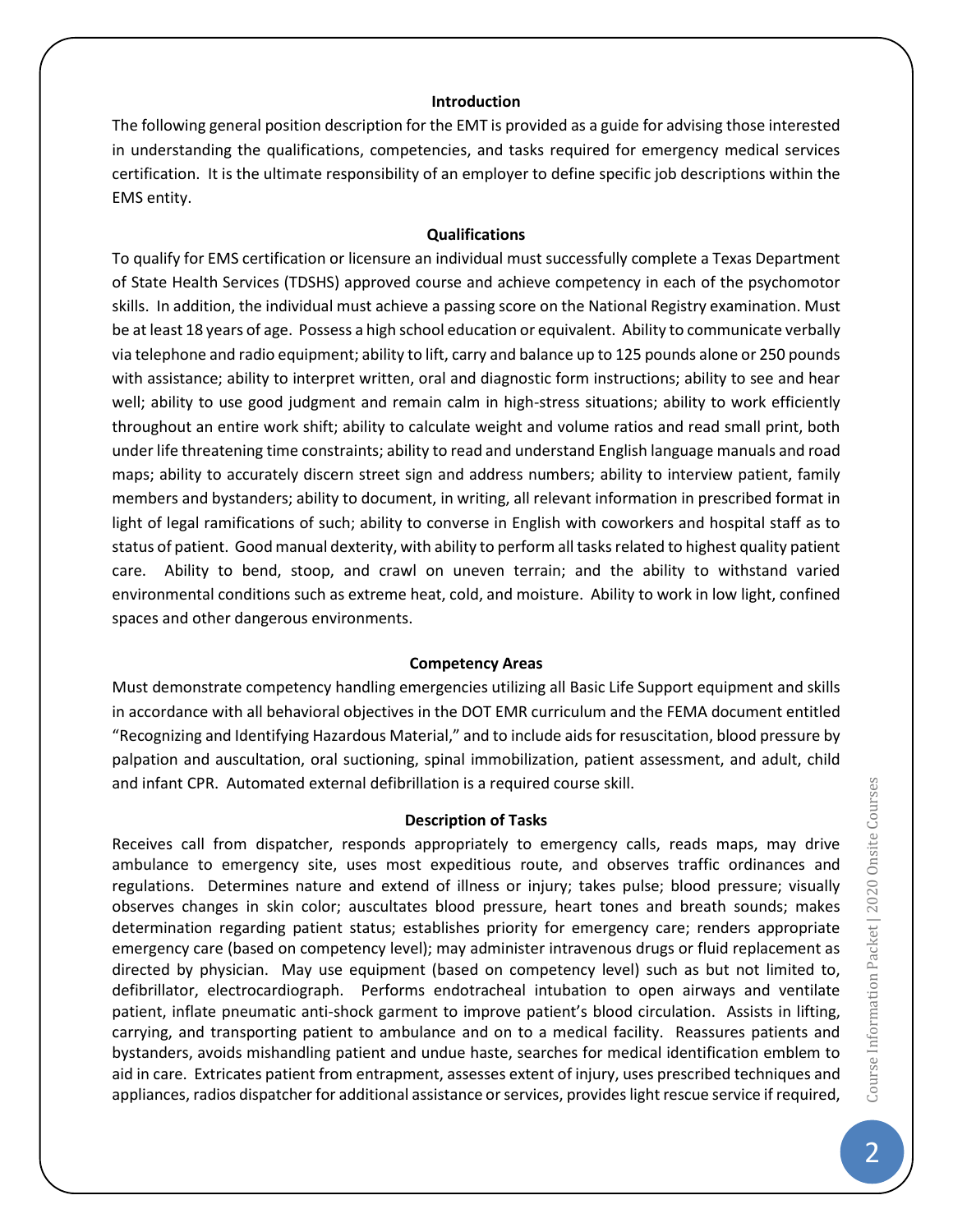provides additional emergency care following established protocols. Complies with regulations in handling deceased, notifies authorities, arranges for protection of property and evidence at scene. Determines appropriate facility to which patient will be transported, reports nature and extent of injuries or illness to the facility, asks for direction from hospital physician or emergency department. Observes patient in route and administers care as directed by physician or emergency department or according to published protocol. Identifies diagnostic signs that require communication with facility. Assists in removing patient from ambulance and into emergency facility. Reports verbally and in writing observations about the patient, patient care at the scene and in route to the facility, provides assistance to emergency staff as required. Replaces supplies, sends used supplies for sterilization, checks all equipment for future readiness, maintains ambulance in operable condition, ensures ambulance cleanliness and orderliness of equipment and supplies, decontaminates vehicle interior, determines vehicle readiness by checking oil, gas, water in battery and radiator, and tire pressure, maintains familiarity with all specialized equipment.

## **Admission Requirements**

**Our Commitment to Equality:** It is the policy of Lifesaver Education Courses to treat all students in a fair and equal manner and we do not discriminate based on race, religion, sex, age, national origin, sexual orientation, gender identity, position in the community, or disability that does not prohibit performance of essential skills.

**Minimum Age:** The NREMT does not require you be 18 years of age or older to take the certification examination. Candidates have two years after the completion of this course to take the examination. Texas requires applicants seeking state certification to be at least 18 years of age. Applicants seeking certification in another state should check with that state's EMS regulatory agency for requirements.

**Education:** The NREMT does not require you to have a high school diploma or GED to take the certification examination. Texas requires applicants seeking state certification to have a high school diploma or GED. Applicants seeking certification in another state should check that state's EMS regulatory agency for requirements.

We recommend all candidates complete an appropriate standardized aptitude test battery (such as the General Aptitude Test Battery (GATB)) and a standardized test of reading achievement before enrolling in this course. This testing assesses capacities and abilities necessary to comprehend the information relayed in the EMR course.

**Email and Internet:** You must have an email address and access to the Internet to enroll in this course.

**Computer System Requirements:** You must have a compatible computer and necessary plug insto access the online learning system and video conferencing.

| <b>Operating System</b>    | <b>Version</b>         | <b>Browser</b>                  |  |
|----------------------------|------------------------|---------------------------------|--|
| Microsoft Windows (PC)     | XP, Vista, 7 or higher | Firefox 3.6, 8.0 or higher      |  |
|                            |                        | Internet Explorer 7.0 or higher |  |
| Mac OS (Mac)               | 10.7 or higher         | Firefox 3.6, 8.0 or higher      |  |
|                            |                        | Safari 5.1 or higher            |  |
| <b>Plug In Application</b> | <b>PC Version</b>      | <b>Mac Version</b>              |  |
| Adobe Flash Player         | 8.0 or higher          | 8.0 or higher                   |  |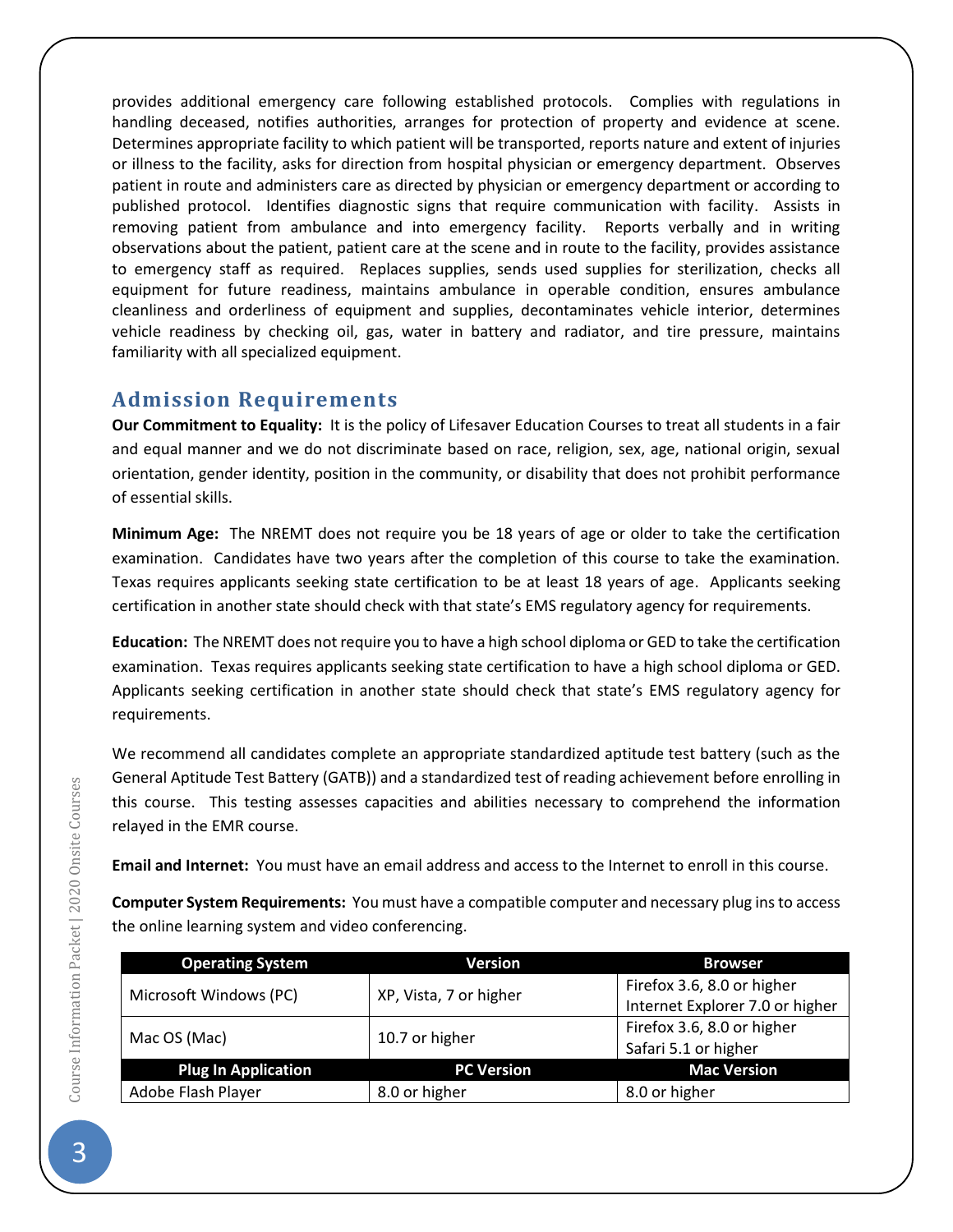| Microsoft PowerPoint Viewer | 2003 or higher  | 2004 or higher  |
|-----------------------------|-----------------|-----------------|
| Adobe Reader                | 7.0.5 or higher | 7.0.5 or higher |
| <b>Speakers</b>             |                 |                 |
| Microphone Recommended      |                 |                 |
| Camera Recommended          |                 |                 |

**Criminal History:** A criminal history background check is required. Candidates with any criminal history should discuss their situation with the Admissions Staff.

A criminal history will not automatically prevent an applicant from becoming certified in Texas, but depending on the nature of the offense, certain Texas Department of State Health Services (TDSHS) rules could prohibit the student from becoming certified. See [25 Texas Administrative Code §157.36](http://info.sos.state.tx.us/pls/pub/readtac$ext.TacPage?sl=R&app=9&p_dir=&p_rloc=&p_tloc=&p_ploc=&pg=1&p_tac=&ti=25&pt=1&ch=157&rl=36) which states in part, "A person shall be disqualified from eligibility to acquire an EMS certification, or a person's initial or renewal application for EMS certification or paramedic licensure shall be denied, or a person's EMS certification or paramedic license, whether active or inactive, shall be revoked if the petitioner, applicant, certificant, or licensed paramedic is convicted of or place on deferred adjudication community supervision or deferred disposition for an offense committed on or after September 1, 2009 listed in Code of Criminal Procedure, Article 42.12, Sections 3g(a)(1)(A) through (H) as follows: (1) murder; (2) capital murder; (3) indecency with a child; (4) aggravated kidnapping; (5) aggravated sexual assault; (6) aggravated robbery; (7) substance abuse offenses, as described in Health and Safety Code, Chapter 481, for which punishment is increased under: (a) Health and Safety Code, §481.140, regarding the use of a child in the commission of an offense; or (b) Health and Safety Code, §481.134(c), (d), (e) or (f), regarding an offense committed within a drug free zone, if it is shown that the defendant has been previously convicted of an offense for which punishment was increased under one of those subsections; (8) sexual assault; (9) An offense, other than an offense committed on or after September 1, 2009, for which the person is subject to register as a sex offender under Code of Criminal Procedure, Chapter 62." Any criminal offenses NOT LISTED ABOVE are subject to TDSHS review which may lead to denial, suspension, or revocation. You can ask the TDSHS to prescreen your criminal history prior to enrolling in a program for a \$50.00 fee. You may contact the TDSHS at [emscert@dshs.state.tx.us](file:///C:/Users/P/Documents/TPGOC/LEC/EMS%20Education%20Program/EMS%20eCADEMY/ECA%20Course/emscert@dshs.state.tx.us) for further information. All applicants for Texas state certification must submit to a federal background fingerprint check. This is conducted through a state contractor and there is a fee for the fingerprint check. For further information refer t[o 25 Texas Administrative Code](http://info.sos.state.tx.us/pls/pub/readtac$ext.TacPage?sl=R&app=9&p_dir=&p_rloc=&p_tloc=&p_ploc=&pg=1&p_tac=&ti=25&pt=1&ch=157&rl=37) §157.37.

Applicants seeking certification in another state should check with that state's EMS regulatory agency to discuss your criminal history and background check requirements.

**Drug Screen:** A urine drug screen is required and will be randomly conducted at one of the classes. Random drug testing is mandatory during the course.

**Healthcare Provider CPR-BLS Completion:** Candidates MUST hold a current American Heart Association Healthcare Provider; American Red Cross Professional Rescuer; American Safety & Health Institute CPR Pro or National Safety Council Professional Rescuer CPR; or EMS Safety Services CPR and AED for Professional Rescuers course completion card.

**Liability Waiver:** Candidates accepted into the eCADEMY must sign a waiver and release of liability for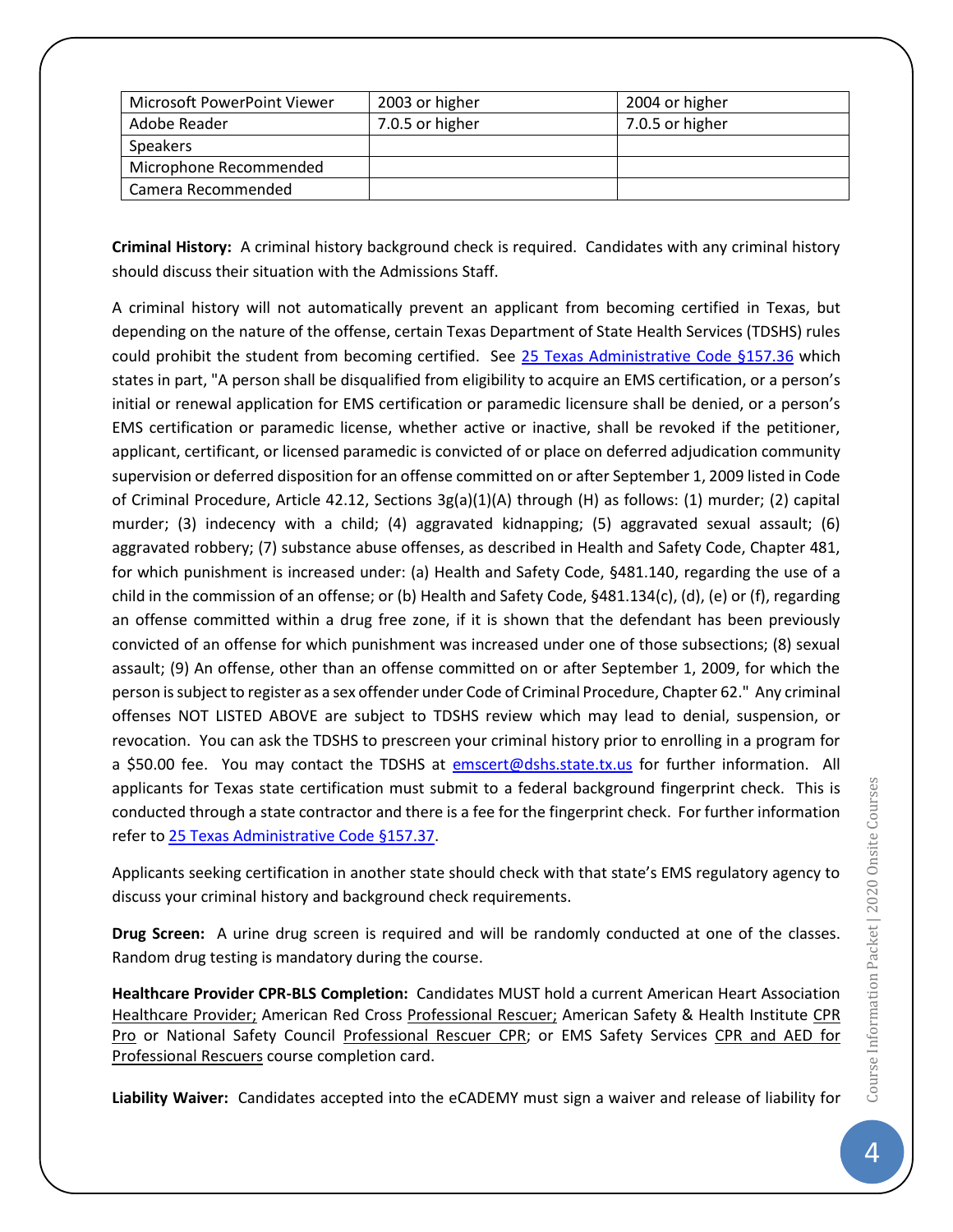participating in this course. Other course participation documents may be required.

**Immunizations:** Texas law **does not** require students who will not participate in clinical rotations to have immunizations.

Applicants seeking certification in another state should check with that state's EMS regulatory agency for information regarding immunizations.

For your own safety, Lifesaver Education Courses strongly recommends you obtain the following immunizations:

- a. *Tetanus-diphtheria (Td):* One dose within the last 10 years. A booster dose may be in the form of a tetanus-diphtheria-pertussis (Tdap) vaccine.
- b. *Measles, Mumps and Rubella (MMR):* Measles--Students born after 1/1/1957 must have had either two doses of measles vaccine administered since January 1, 1968 and on or after their first birthday and at least 28 days apart; OR at least one dose of measles vaccine administered on or after their first birthday. Mumps--Students born on or after 1/1/1957 must have had either one dose of mumps vaccine administered on or after their first birthday. Rubella--Must have one dose administered on or after their first birthday. Many times this vaccine is administered as a MMR dose. If you have the MMR dose, you must have two doses of vaccine.
- c. *Varicella (Chickenpox):* One dose of vaccine for students who received this vaccine prior to 13 years of age; two doses for students who were not vaccinated before their 13th birthday. A history of chickenpox validated by the student, student's physician or parent is acceptable in lieu of vaccination.
- d. *Tuberculosis (TB***):** An annual skin test.
- *e. Hepatitis B:* A series of three shots.
- f. *Influenza:* Annual seasonal vaccination.

## **Disability Accommodations**

The LEC EMS eCADEMY complies with applicable provisions of the Americans with Disabilities Act (ADA) of 1990 and applicable Texas Department of State Health Services (TDSHS) rules. The student has been provided with a Statement of Functional Position Description with outlines the general position description for the ECA, EMT and AEMT.

**Permitted Testing:** The law permits testing that requires the use of sensory, manual or speaking skills where the tests are intended to measure essential functions of the profession.

**Requesting an Accommodation:** LEC will work with applicants on a case-by-case basis to make reasonable accommodations to disabled students.

Applicants requesting an accommodation must submit a Request for Disability Accommodation prior to starting the course. Contact the Admissions Office for assistance. Documentation confirming and describing the disability must be submitted for consideration. Students who do not properly submit a request for disability accommodation will not receive any accommodation, regardless of their disability.

**NREMT Testing Accommodations:** There is a separate process for requesting an accommodation for the National Registry certification examination. The National Registry will establish eligibility for accommodations. For information about the National Registry Disability Policy go to: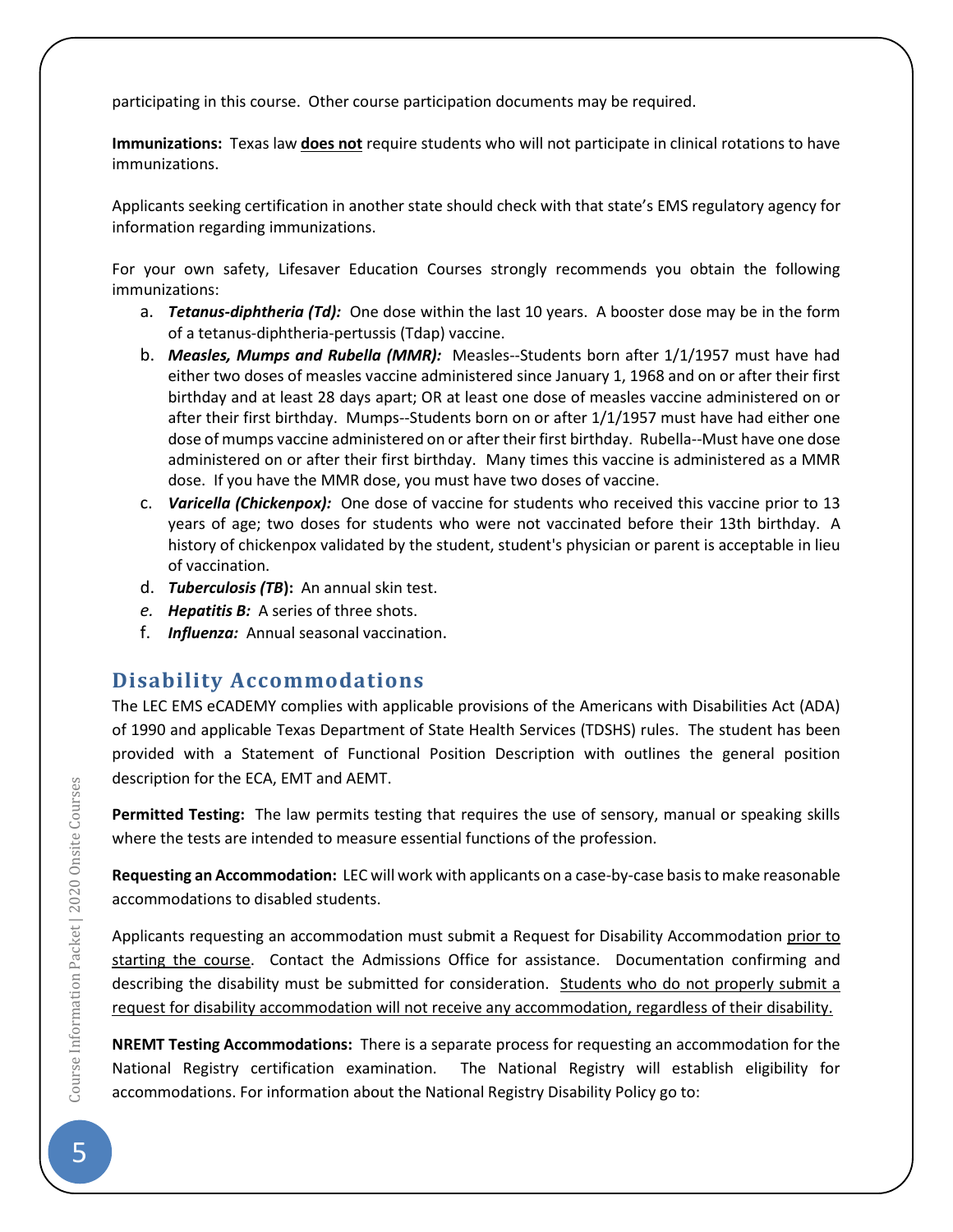#### [http://www.nremt.org/nremt/about/policy\\_accommodations.asp](http://www.nremt.org/nremt/about/policy_accommodations.asp)

**Accommodations that CANNOT Be Made:** The following are some examples of accommodations that cannot be made due to the essential functions of the profession. Contact the Admissions Office for assistance.

- a. No accommodation during course testing that will compromise or fundamentally alter the testing of skills that are required to function safely and efficiently within the profession
- b. No additional time for skills within specific time frames
- c. A written examination may not be given with an oral reader
- d. A written test must be completed within the allowable time

## **Tuition, Fees, Payment and Refunds**

Students will be responsible for the costs of tuition, fees, textbooks and course materials. In addition, students are responsible for lodging, meals and transportation to and from breakout sessions.

Once you complete this course, students are responsible for application and testing fees required by the National Registry of EMTs and the state EMS regulatory agency in which they will seek certification.

We have included a financial planner for illustrative purposes below. It will provide you with an estimate of the full cost to participate in this course.

| <b>Item</b>                                                                                                                                                                                   | Fee      | <b>Notes</b>                                   | <b>My Cost</b> |  |
|-----------------------------------------------------------------------------------------------------------------------------------------------------------------------------------------------|----------|------------------------------------------------|----------------|--|
| Tuition                                                                                                                                                                                       | \$420.00 | Required                                       | \$420.00       |  |
| Drug Screen                                                                                                                                                                                   | \$24.50  | Required                                       | \$24.50        |  |
| <b>Criminal Background</b>                                                                                                                                                                    | \$30.00  | Required (Non-Refundable)                      | \$30.00        |  |
| Lab Fee                                                                                                                                                                                       | \$40.00  | Required                                       | \$40.00        |  |
| Psychomotor Skill Test Fee                                                                                                                                                                    | \$35.00  | Required                                       | \$35.00        |  |
| <b>Choose One Option (Required)</b><br>Once enrolled, the student will be able to access their online account and order their EMR Package.<br>Payment for the EMR Package is due at checkout. |          |                                                |                |  |
| Textbook and eBook with<br>access to online learning and<br>testing system                                                                                                                    | \$166.65 | Required (Non-Refundable)                      | \$166.65       |  |
| eBook only with access to<br>online learning and testing<br>system                                                                                                                            | \$106.65 | Required (Non-Refundable)                      | \$106.65       |  |
| <b>Other Potential Costs</b>                                                                                                                                                                  |          |                                                |                |  |
| Immunizations                                                                                                                                                                                 |          | Recommended, not required                      |                |  |
| <b>Travel and meals</b>                                                                                                                                                                       |          |                                                |                |  |
| <b>NREMT Application Fee</b>                                                                                                                                                                  | \$75.00  | (Charged for each attempt to pass<br>the exam) |                |  |

Course Information Packet | 2020 Onsite Courses **6Course Information Packet** | 2020 Onsite Courses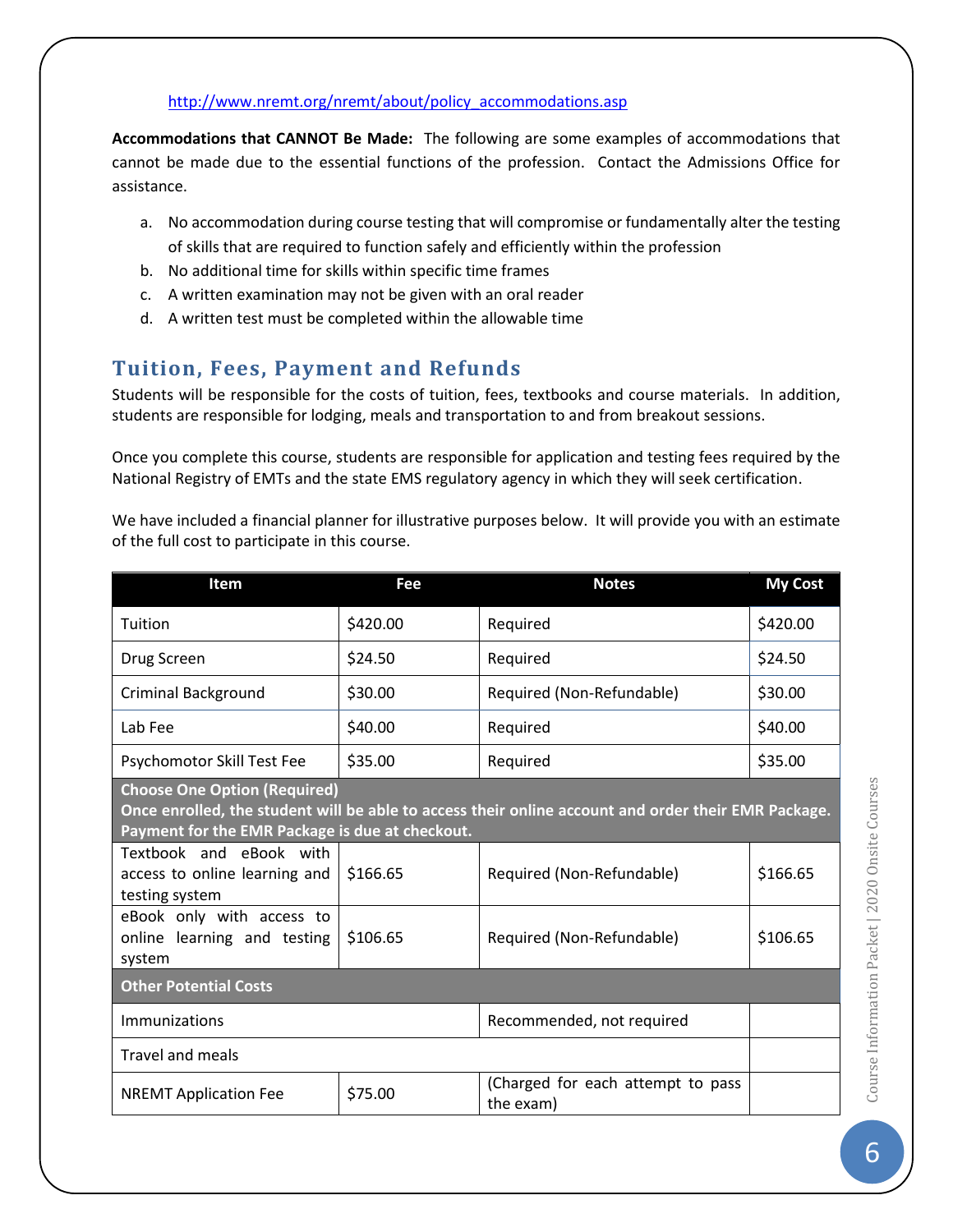| <b>Texas State Certification Fee</b> | \$64.00 | If you are seeking Texas Certification |  |
|--------------------------------------|---------|----------------------------------------|--|
|                                      |         | My Anticipated Costs:                  |  |

**Payment:** Students have the option to choose a payment plan as described below. You must choose your payment option when applying for admission. The total amount for the course is due as follows:

| Pay in Full Option                     |  | <b>Deferred Payment Plan Option</b> |     |
|----------------------------------------|--|-------------------------------------|-----|
| Due within 7 days of enrollment   100% |  | Due within 7 days of enrollment     | 60% |
|                                        |  | Due in two equal monthly payments   | 40% |

- A \$15.00 fee will be assessed to students choosing the Deferred Payment Plan.
- Statements process on the first business day of the month and are submitted electronically to students. Payment is due by the 15<sup>th</sup> day of the month.
- A student who does not pay the balance due within 7 days of the due date will be suspended until payment is received.
- Accounts 31 days past due are considered delinquent and will result in the student being involuntarily withdrawn from the Academy.
- Delinquent accounts may be referred to a collection agency. A collection fee of 33% of delinquent balance will be added to accounts referred to a collection agency.

**Refunds:** Lifesaver Education Courses will make refunds to students who properly withdraw from the Academy in accordance with our policy. Students who do not follow the withdrawal procedure will not receive a refund.

- a. Students who withdraw before attending the first scheduled class will receive a 100% refund of eligible fees and a 80% refund of tuition paid.
- b. Students who withdraw before attending the second scheduled class will receive a 75% refund of eligible fees paid and a 50% refund of tuition paid.
- c. Students who withdraw before attending the third scheduled class will receive a 50% refund of eligible fees paid and a 25% refund of tuition paid.
- d. No monies are refunded after the student attends the third class.

Fees eligible for refund include the drug screen, lab, and psychomotor skill testing fees. EMR Package, and criminal history fees are not eligible for refunds. Refunds will be made within thirty (30) calendar days of the student's withdrawal.

## **Frequently Asked Questions**

Q: I live in a state other than Texas. Can I take this course?

A: Yes, you can take this course. The curriculum is the national standard and you will take the NREMT certification examination. You will need to know the requirements for the state you will be seeking certification in after you pass the NREMT examination.

#### Q: I am not 18 years old. Can I take this course?

A: Yes, you can take this course. The NREMT does not require you to be 18 years old to take the certification examination. You will need to know the requirements for the state you will be seeking certification in after you pass the NREMT examination. For example, in Texas, you must be 18 to apply